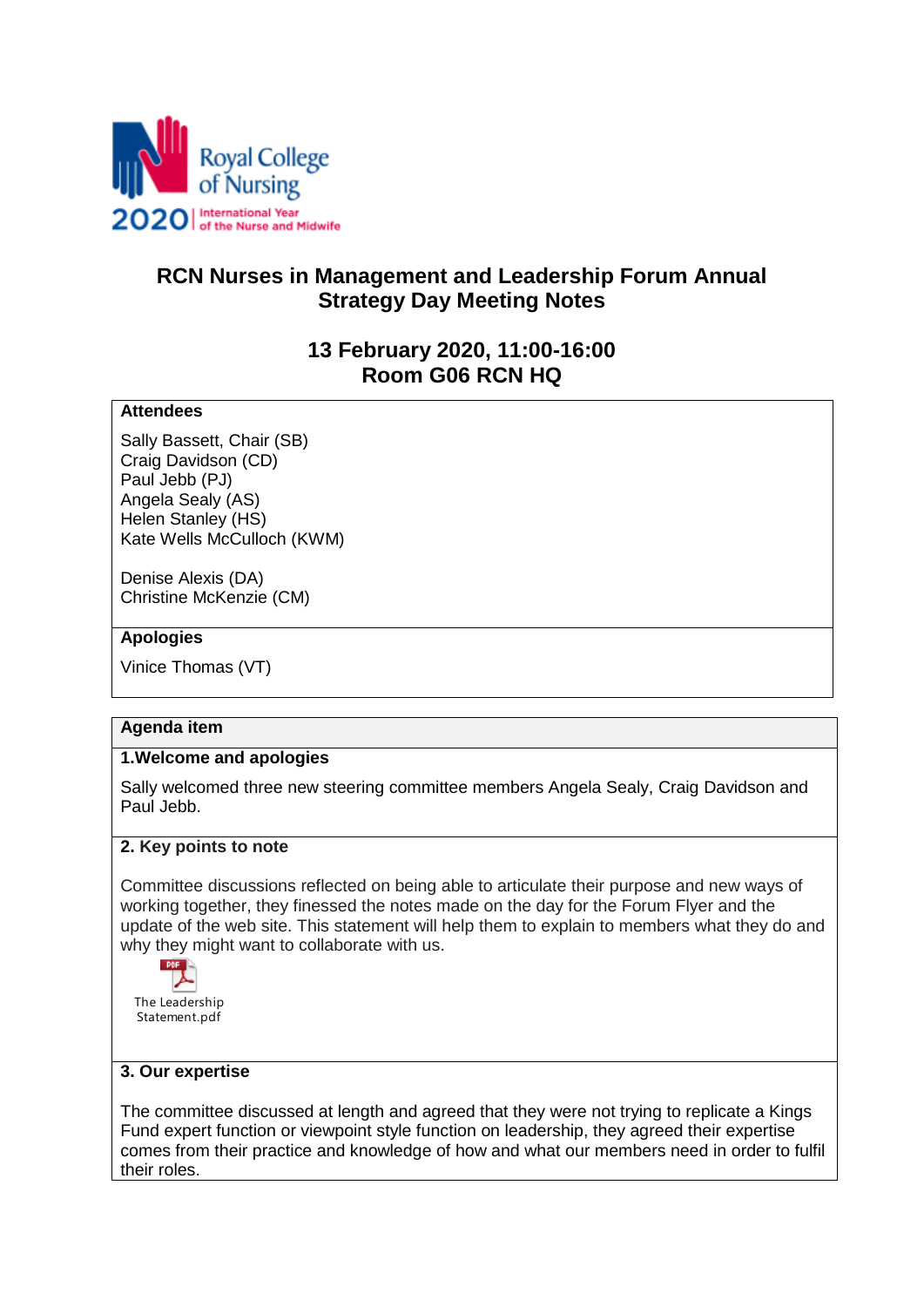We do need to be knowledgeable and have an informed viewpoint about contemporary challenges in leadership and management so that our "voice" can challenge others and guide what we say. Staying up to date with current policy, issues and "thinking" on leadership and management practice is therefore something we need to do as committee members, they did not discuss in detail how they would do this, but it does require them to think about our own jobs, CPD, and how they undertake knowledge exchanges within the committee. The chair and committee members' responsibilities were shared in the slide set from the induction day and this also informs how they will work.

The committee discussed that It is not enough to just post information about publications as helpful as this is, we need at the same time or shortly after to have a comment or guidance for our members and to tell the wider world about our view of the "so what" of the publication for nurses in leadership and management, this will also be the basis of our communications to members and the wider world. This also cannot just fall to one person to do.

This position means the committee needs to find ways to collaborate and do cross cutting work with the other Forums.

## **4. Organisation of the work stream**

The committee agreed to focus attention and coordination to a work stream. It was agreed that each work stream would act as critical friend to the other meaning each member will read and contribute expert knowledge to the work of the other stream. The Chair agreed to work across both workstreams.

### **Action: Craig is leading on drafting work stream principles for the committee to sign off at the March meeting.**

### **5. Funded projects**

Bid timetable – Christine and Denise need the drafts in advance of the sign off date to input into them. Christine will offer guidance but will not formally critique the bid until the committee have completed their input and review process.

## **Action: Sally has requested guidance from FGG on the under 2k process.**

#### **6. Project Management and meetings**

The committee discussed and agreed that the Forum's own project management process would be maintained using the templates and the colleges bidding process where funding was being requested. Work stream projects and calls will be organised by the committee as previously. Formal committee calls will be supported by Denise and Christine. It was discussed and agreed that this will occur every 6-8 weeks; it was agreed that these will be organised for 4pm attendance commitment as per the committee role is 50%, ideally of course we would want this to be much higher. When not able to attend, work stream updates will be required in advanced so that they can be discussed / signed off and forum good governance maintained.

## **7. Accountability agreement**

The accountability agreement was questioned, it could be modified to reflect the new committee's commitment to working together or may not be needed at all. The messages from the morning conversation re active contribution and the quality of our review processes was heard and understood. Denise will circulate one of the other committee's approach to managing this.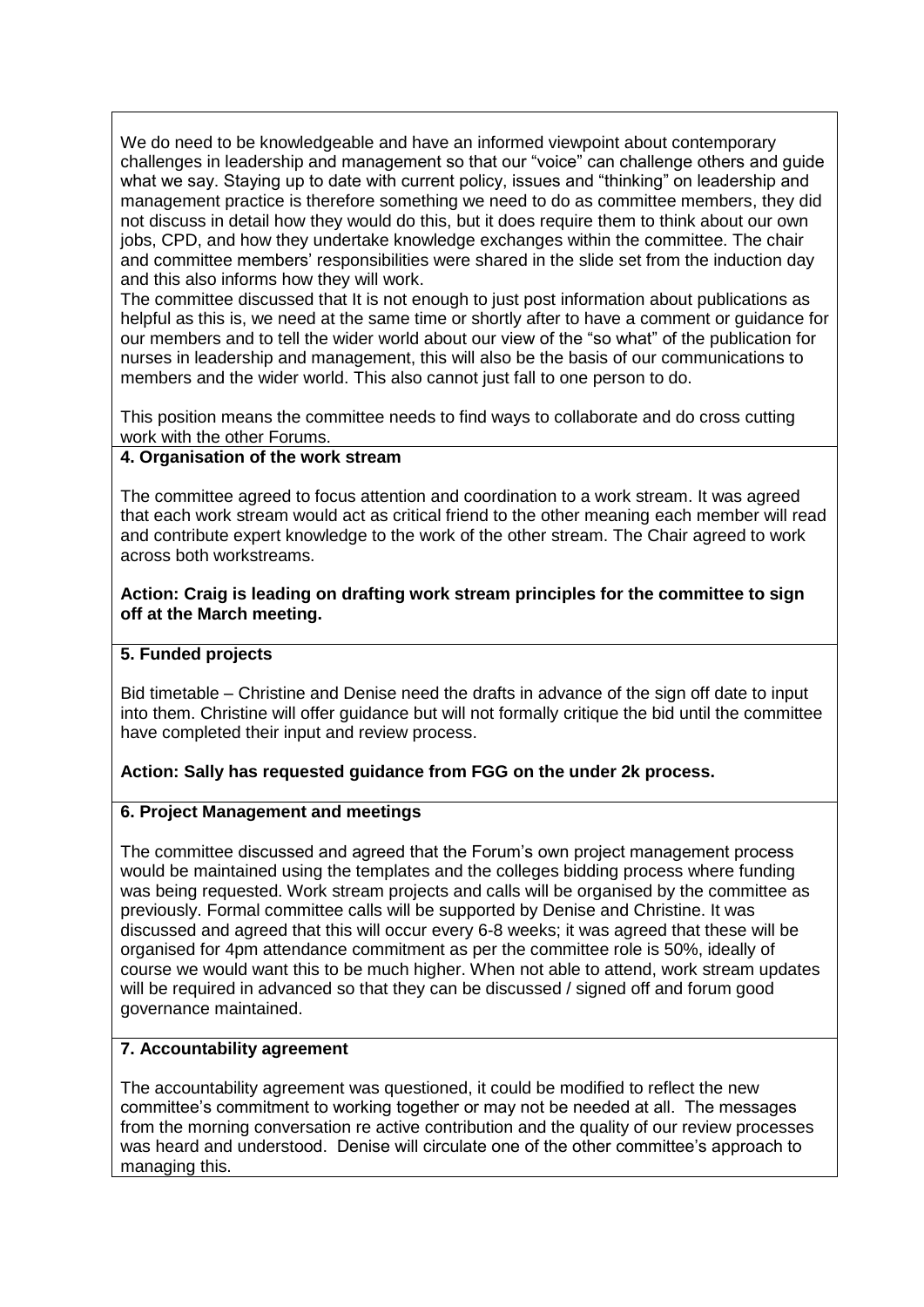#### **Action: Denise to send forward a forum committee charter template.**

### **8. Drop box/Google Documents**

The committee discussed how they could improve their contribution to projects and consultations, they agreed to use Drop box and shared documents to speed up contribution, transparency evolving thinking and increase contributions of the committee work. Kate has set up the drop box and will be the go-to person on administration of this way of working, Craig can offer coaching on how to work in this way.

#### **Action: Kate to set-up a committee drop box Craig to offer guidance to the committee on the use of drop box**

#### **9. Communication and social media**

The committee agreed to use both Facebook and Twitter to reach and engage members and significantly enhance their profile and presence on Twitter. The committee will revisit their current guidance to capture the essence of the strategy day messages re their purpose and role to ensure these are reflected in the guidance.

Member requests to posting of commercial adverts or training courses. The Forum has received a complaint from a member re the adverting of a course and the costs. The committee agreed that this was not something they wanted to do, due to the cost implications for our members and the apparent endorsement of the programmes.

#### **10. Staying up to date with relevant RCN business and governance**

The committee acknowledged that it is not easy to feel connected to the core work of the RCN and that it was felt to be a stronger union focus to the college's agenda and often very late engagement with the Forum on professional/ college business. This presents challenges in guiding our project work and bidding for funding. The new chairs and committee members' induction day aimed to tackle this by having a closer knowledge of and working relationship with the PNC and FGG. The committee felt they need to take responsibility for maintaining awareness of the colleges business through the publicly available information on the website. details below.

**PNC** – the Forum is accountability to the PNC and our work must relate to their purpose and priorities

<https://www.rcn.org.uk/about-us/how-the-rcn-is-governed/professional-nursing-committee>

#### **11. Forum Governance Group (FGG)**

In the operational reporting line for Forums. SB requested last year the FGG minutes be shared with Forum Chars, this has been agreed and minutes will be circulated. Details are also on the web site.

## **12. RCN business**

How the RCN is governed page also has the key meeting dates for information. The committee should all be familiar with this page. It also has the link to the governance review.

<https://www.rcn.org.uk/about-us/how-the-rcn-is-governed>